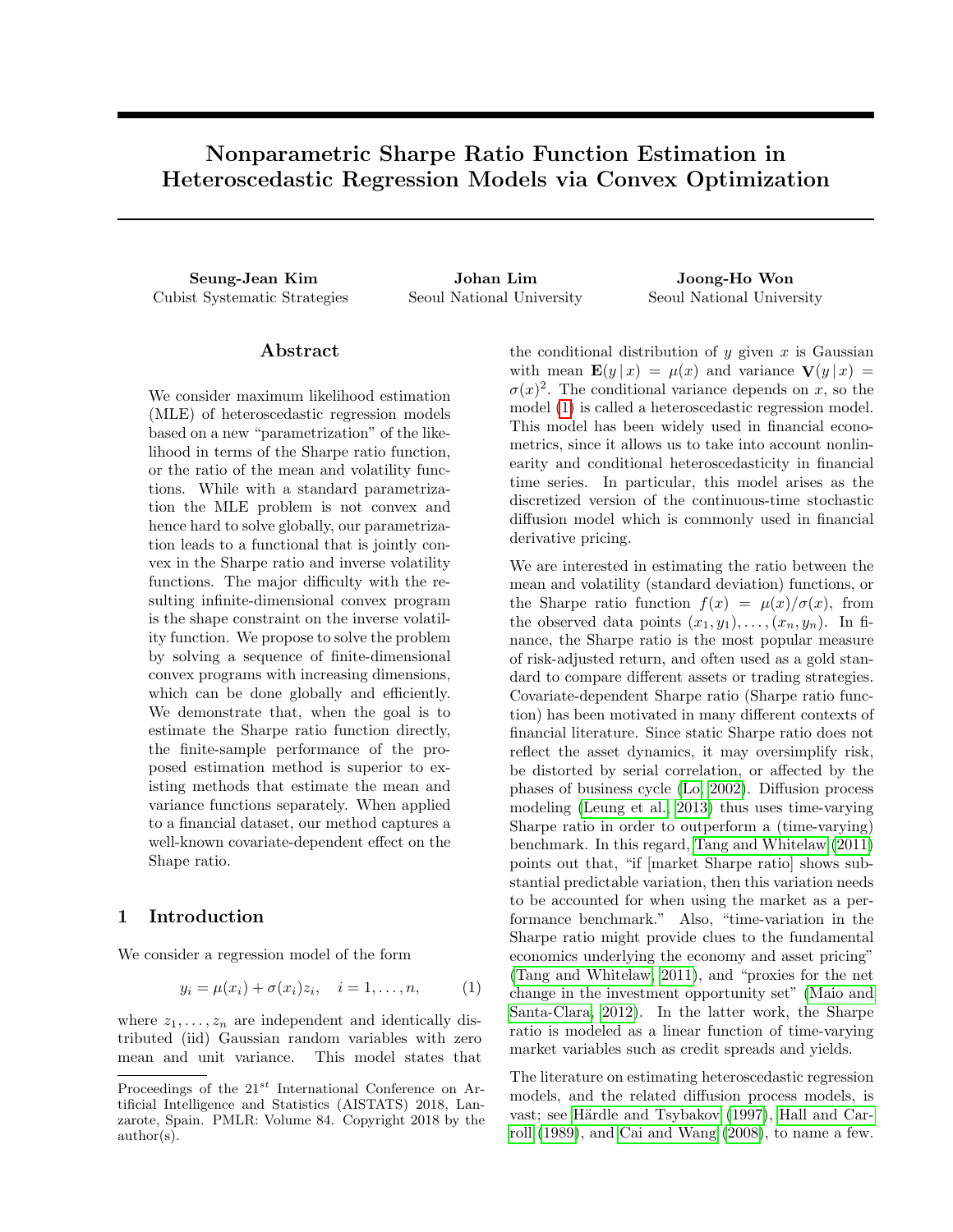However, the existing literature is limited to the estimation of the mean and variance functions, not the Sharpe ratio function itself. With existing methods, the mean and variance functions are estimated separately using, e.g., the local polynomial estimation procedure [\(Fan and Gijbels, 1996\)](#page-8-7), and combine them to construct an estimate of the Sharpe ratio function. This approach is less efficient than estimating the target function directly.

In this paper, we propose a direct estimation method for the Sharpe ratio function, assuming that this function is smooth. To do this, we reparametrize the regression model [\(1\)](#page-0-0) with the Sharpe ratio function  $f(x) = \mu(x)/\sigma(x)$  and the inverse volatility function  $g(x) = 1/\sigma(x)$ . In heteroscedastic settings, separating the scale from the target function is, in our view, more appealing. We then show that the maximum likelihood estimation problem in  $(f, g)$  is convex (in an infinite-dimensional space), and that  $f(x)$  and  $g(x)$ can be expanded as series of basis functions under reasonable assumptions on their smoothness and shape. The major obstacle is the shape constraint that the inverse volatility function  $q$  should be nonnegative. We resolve this by solving a sequence of finite-dimensional convex optimization problems, each of which can be solved globally and efficiently.

We organize this paper as follows. Section [2](#page-1-0) reviews existing approaches for the estimation problems in the heteroscedastic regression model [\(1\)](#page-0-0), in the context of Sharpe ratio function estimation. In Section [3,](#page-2-0) we introduce our proposal for the Sharpe ratio function estimation based on the reparametrization  $(f, g)$ , the function space we consider, and the associated convex optimization procedure. In Section [4,](#page-4-0) we carry out extensive simulation studies to investigate the performance of the proposed method in estimating the Sharpe ratio function, and compare this to existing methods. In Section [5,](#page-5-0) we apply our procedure to a three-month US Treasury Bill interest rate dataset, and make a connection to continuous-time diffusion process models in finance. We conclude the paper in Section [6](#page-7-0) with discussion on extensions of the proposed method, e.g., to non-Gaussian data.

# <span id="page-1-0"></span>2 Related methods

Many methods have been proposed to estimate the mean and/or variance functions in the heterogeneous regression model [\(1\)](#page-0-0). Estimation of the smooth mean function has been studied for many decades; methods include smoothing splines [\(Wahba, 1990\)](#page-9-0), kernel regression [\(Wand and Jones, 1994\)](#page-9-1), and local polynomial regression [\(Fan and Gijbels, 1996\)](#page-8-7). For the estimation of the variance function, there are two major

approaches: residual-based and difference-based.

Residual-based methods estimate the mean function  $\mu(x)$  first and then estimate the variance function by estimating the mean of the squared residual  $r(x) =$  $(y - \mu(x))^2$  using the fact  $\mathbf{E}(r(x)) = \sigma^2(x)$ . For the estimation of the mean function, The squared residuals are evaluated at the "data points"  $(x_i, \hat{r}_i)$ , where  $\hat{r}_i = (u_i - \hat{u}(x_i))^2$  for  $i = 1$ , and lead linear regression  $(y_i - \hat{\mu}(x_i))^2$  for  $i = 1, ..., n$ . Local linear regression estimator is one of the most popular methods, which estimate the mean of the squared residuals by solving for each i

$$
(\widehat{\alpha}_i, \widehat{\beta}_i) = \arg\min_{\alpha, \beta} \sum_{i=1}^n (\widehat{r}_i - \alpha - \beta(x_i - x))^2 W\left(\frac{x_i - x}{h}\right),
$$

where  $W(\cdot)$  is a kernel on R and  $h > 0$  is the bandwidth. Then the residual-based variance function estimator is defined as  $\sigma^2(x_i) = \hat{\alpha}_i$ . [Fan and Yao](#page-8-8) [\(1998\)](#page-8-8) propose a two-stage method based on the optimal bandwidth selection procedure for local polynomial regression [\(Fan and Gijbels, 1996\)](#page-8-7). In case the distribution of  $\epsilon_i$  is known, a smoothing spline estimator of the variance function is considered by [Liu et al.](#page-8-9) [\(2007\)](#page-8-9), using the reparametrization  $\sigma(x)$  =  $\exp(\tilde{g}(x)/2)$  with  $\tilde{g} \in \mathcal{W}^{2,2}$  to remove the nonnegativity constraint. We note that this reparametrization is somewhat restrictive as far as the nonnegativity is concerned. With any method, if the Sharpe ratio function is of interest, it should be estimated indirectly as  $\hat{f}(x) = \hat{\mu}(x) / (\widehat{\sigma^2}(x))^{1/2}.$ 

Difference-based methods possess an advantage that they do not require the estimate of the mean function. We should remark that if the Sharpe ratio function is the object of concern, the mean function has to be estimated separately using the aforementioned methods, e.g., [Fan and Gijbels](#page-8-7) [\(1996\)](#page-8-7). These methods utilize that fact that in the homoscedastic case, when the data points are sorted so that  $x_1 \leq x_2 \leq \cdots \leq x_n$ , the pseudo-residual

$$
\widehat{\sigma^2}(x_i) = \left(\sum_{j=-r}^r w_j y_{i+j}\right)^2,
$$

where  $r > 0$  is a fixed constant and coefficients  $\{w_i\}$ satisfies  $\sum_{j=-r}^{r} w_j = 0$  and  $\sum_{j=-r}^{r} w_j^2 = 1$ , forms an unbiased estimator of the variance  $\sigma^2(x) \equiv \sigma^2$ . For example, if  $r = 1$ ,  $w_1 = 1/\sqrt{2}$ ,  $w_0 = -w_1$ , and  $w_{-1} = 0$ , and  $w_j = 0$ , the estimator becomes  $\sigma^2(x_i) = (y_{i+1} - y_i)^2/2$ . In the heteroscedastic case, [Brown and Levine](#page-8-10) [\(2007\)](#page-8-10) consider applying local linear regression to the pseudo-residuals to estimate the variance function  $\sigma^2(x)$ ; see [Tong et al.](#page-9-2) [\(2013\)](#page-9-2) and [Dai](#page-8-11) [et al.](#page-8-11) [\(2015\)](#page-8-11) for theoretical analysis of many differencebased estimators and their extension to repeatedly measured data. The effects of the mean function esti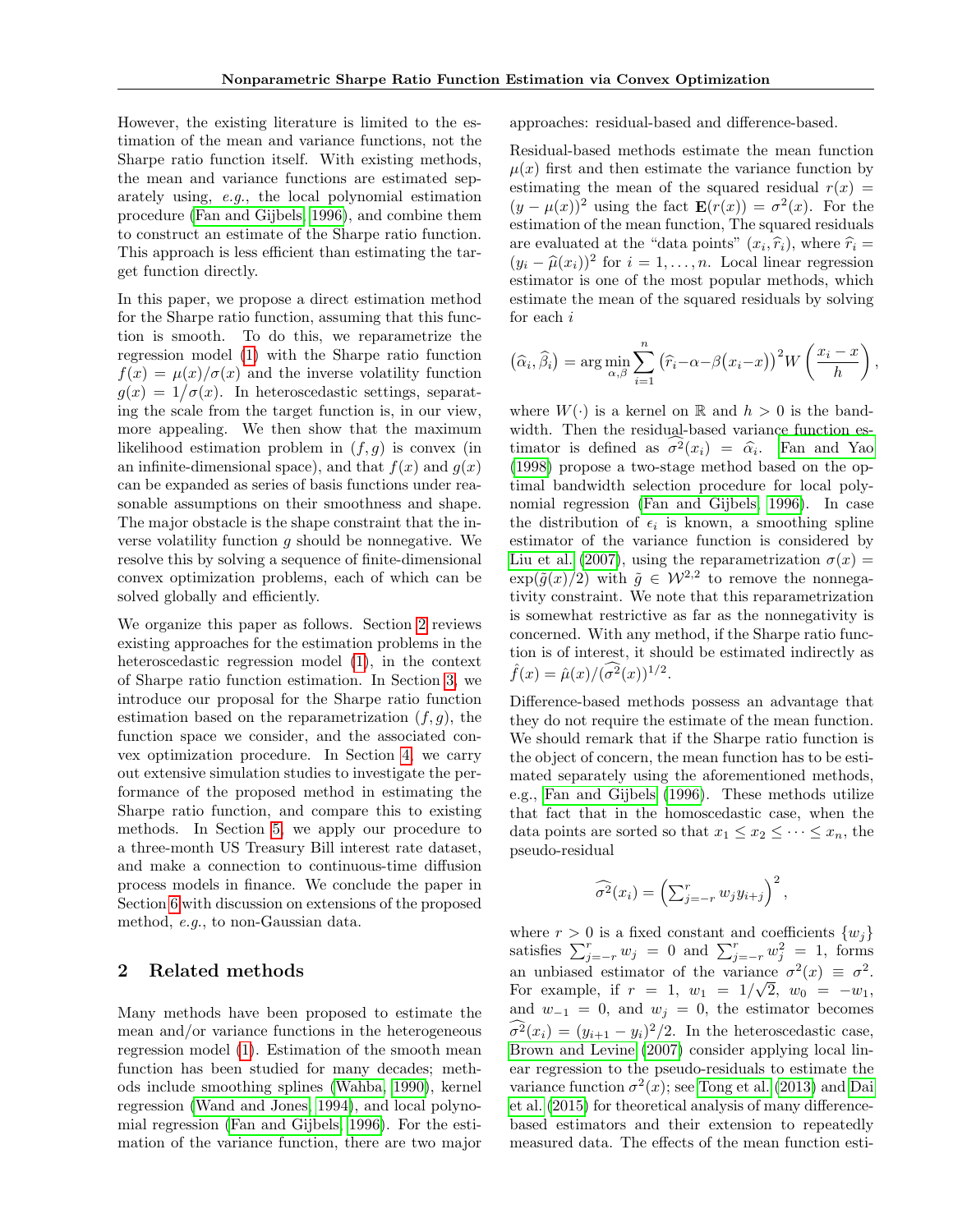mator on the estimation of the variance function are reviewed in [Wang et al.](#page-9-3) [\(2008\)](#page-9-3).

### <span id="page-2-0"></span>3 Sharpe ratio function estimation

### 3.1 Main problem

Under model [\(1\)](#page-0-0), the negative log-likelihood of the data is given by

$$
l(\mu, \sigma) = \sum_{i=1}^{n} \left\{ \frac{1}{2} \left( \frac{y_i - \mu(x_i)}{\sigma(x_i)} \right)^2 + \log \sigma(x_i) \right\}, \quad (2)
$$

ignoring additive constants. Of course, it is required that the standard deviation function  $\sigma(x)$  (or the variance function  $\sigma^2(x)$  to be positive. As our interest is to estimate the Sharpe ratio function  $f(x) =$  $\mu(x)/\sigma(x)$ , we reparametrize [\(2\)](#page-2-1) with f and additionally with  $q(x) = 1/\sigma(x)$  so that

$$
l(f,g) = \sum_{i=1}^{n} \left\{ \frac{1}{2} (g(x_i)y_i - f(x_i))^2 - \log g(x_i) \right\}.
$$
 (3)

We want to estimate functions  $f$  and  $q$  from appropriate vector spaces of functions, under some reasonable assumptions on their shape. As our primary interest is in  $f$ , function  $g$  can be considered as a nuisance parameter.

In the homoscedastic case, *i.e.*,  $q$  is a constant function, estimating f is equivalent to estimating  $\mu$ , and it is customary to find  $f$  over the second-order Sobolev space that consists of twice differentiable functions on  $[0, 1]$  (without loss of generality) equipped with the norm

$$
||f||_{2,2} = \left(\sum_{i=0}^{2} \int_{0}^{1} (f^{(i)}(x))^{2} dx\right)^{1/2}
$$

,

where  $f^{(i)}$  is the *i*th derivative of f. Throughout, this space is denoted by  $W^{2,2}([0,1])$  or simply  $W^{2,2}$ . It is also customary to penalize the roughness of  $f$ , where it is measured by the size of its second derivative, in order to have a smooth estimate. The resulting optimization problem is thus

minimize 
$$
\frac{1}{2} \sum_{i=1}^{n} (y_i - f(x_i))^2
$$
  
subject to  $f \in \mathcal{W}^{2,2}$ ,  $\int_0^1 (f^{(2)}(x))^2 dx \le B$  (4)

for some roughness bound  $B > 0$ . It is well known that the solution of this problem is given by the natural cubic spline with knots at the data points  $x_1, x_2, \ldots, x_n$ [\(Wahba, 1990;](#page-9-0) Schölkopf et al., 2001). That is, the solution  $f$  to  $(4)$  has the form

<span id="page-2-5"></span>
$$
f^{\star}(x) = \sum_{j=1}^{n} \alpha_j^{\star} N_j(x), \qquad (5)
$$

where  $\{N_1(x), \ldots, N_n(x)\}\$ is the set of basis functions for representing the family of natural cubic splines having knots at  $x_1, x_2, \ldots, x_n$ . The optimal coefficient vector  $\alpha^* = (\alpha_1^*, \dots, \alpha_n^*)$  is obtained by solving the following (quadratically constrained) quadratic program  $(QP)$ 

minimize 
$$
\frac{1}{2}\alpha^T P \alpha - q^T y
$$
  
subject to  $\alpha^T \Omega \alpha \leq B$ ,

<span id="page-2-1"></span>where  $P = (P_{jk})$  with  $P_{jk} = \sum_{i=1}^{n} N_j(x_i) N_k(x_i)$ ;  $q =$  $(q_1, \ldots, q_n)$  with  $q_i = \sum_{j=1}^n \widetilde{N}_j(x_i); \ \Omega = (\Omega_{jk})$  with  $\Omega_{jk} = \int_0^1 N_j^{(2)}(x) N_k^{(2)}$  $y_k^{(2)}(x) dx$ ; and  $y = (y_1, \ldots, y_n)$ . Equivalently, we can minimize the Lagrangian form of the above QP

<span id="page-2-4"></span><span id="page-2-3"></span>
$$
(1/2)\alpha^T P \alpha - q^T y + (\lambda/2)\alpha^T \Omega \alpha, \tag{6}
$$

for the regularization parameter  $\lambda > 0$  corresponding to B. Problem [\(6\)](#page-2-3) is the conventional (linearly constrained) QP, which is easier for numerical optimization.

<span id="page-2-7"></span>In the heteroscedastic case, it is natural to also seek  $g$ in  $W^{2,2}$ , yielding the following formulation

minimize 
$$
\sum_{i=1}^{n} \left\{ \frac{1}{2} (g(x_i)y_i - f(x_i))^2 - \log g(x_i) \right\}
$$
  
subject to  $f \in \mathcal{W}^{2,2}$ ,  $\int_0^1 (f^{(2)}(x))^2 dx \leq B_f$ ,  
 $g \in \mathcal{W}^{2,2}$ ,  $g \in \mathcal{P}$ ,  $\int_0^1 (g^{(2)}(x))^2 dx \leq B_g$ ,  
(7)

where  $\mathcal{P} = \{g : g(x) \geq 0, \forall x \in [0,1]\}$  is the collection of all positive functions. Problem [\(7\)](#page-2-4) is jointly convex in  $(f, g) \in \mathcal{W}^{2,2} \times \mathcal{W}^{2,2}$ , because  $\mathcal P$  is a convex cone and the  $L^2$  norm constraints are convex. Unlike [\(4\)](#page-2-2), however, the infinite number of constraints in  $P$  prevent us from obtaining an easy-to-solve, finitedimensional convex program as [\(6\)](#page-2-3). Nevertheless, [\(7\)](#page-2-4) can be efficiently solved by solving a sequence of finitedimensional convex programs. This is the main subject of the next subsection.

Note that, if we are to find  $\mu$  and  $\sigma$  (or  $\sigma^2$ )  $\in \mathcal{P}$  jointly over  $W^{2,2} \times W^{2,2}$ , then the objective of [\(7\)](#page-2-4) shall be replaced by [\(2\)](#page-2-1), and the constraints be retained with f and q substituted respectively by  $\mu$  and  $\sigma$ . While the constraint set is convex, the objective in this situation is not convex in general.

#### <span id="page-2-2"></span>3.2 Solution procedure

We first show that the optimal  $f$  for problem  $(7)$  attains the form  $(5)$ . That is, the optimal f is a natural cubic spline having knots on the data points.

<span id="page-2-6"></span>**Proposition 1.** Let  $(f^*, g^*)$  be a solution of [\(7\)](#page-2-4). Then,  $f^*(x)$  has the form [\(5\)](#page-2-5).

*Proof.* Fix  $g \in \mathcal{W}^{2,2} \cap \mathcal{P}$  such that  $\int_0^1 (g^{(2)}(x))^2 dx \le$  $B_g$ . Then [\(7\)](#page-2-4) is equivalent to finding  $f_g$  minimizing  $(1/2)\sum_{i=1}^{n} (y_i^g - f(x_i))^2$  subject to  $f \in \mathcal{W}^{2,2}$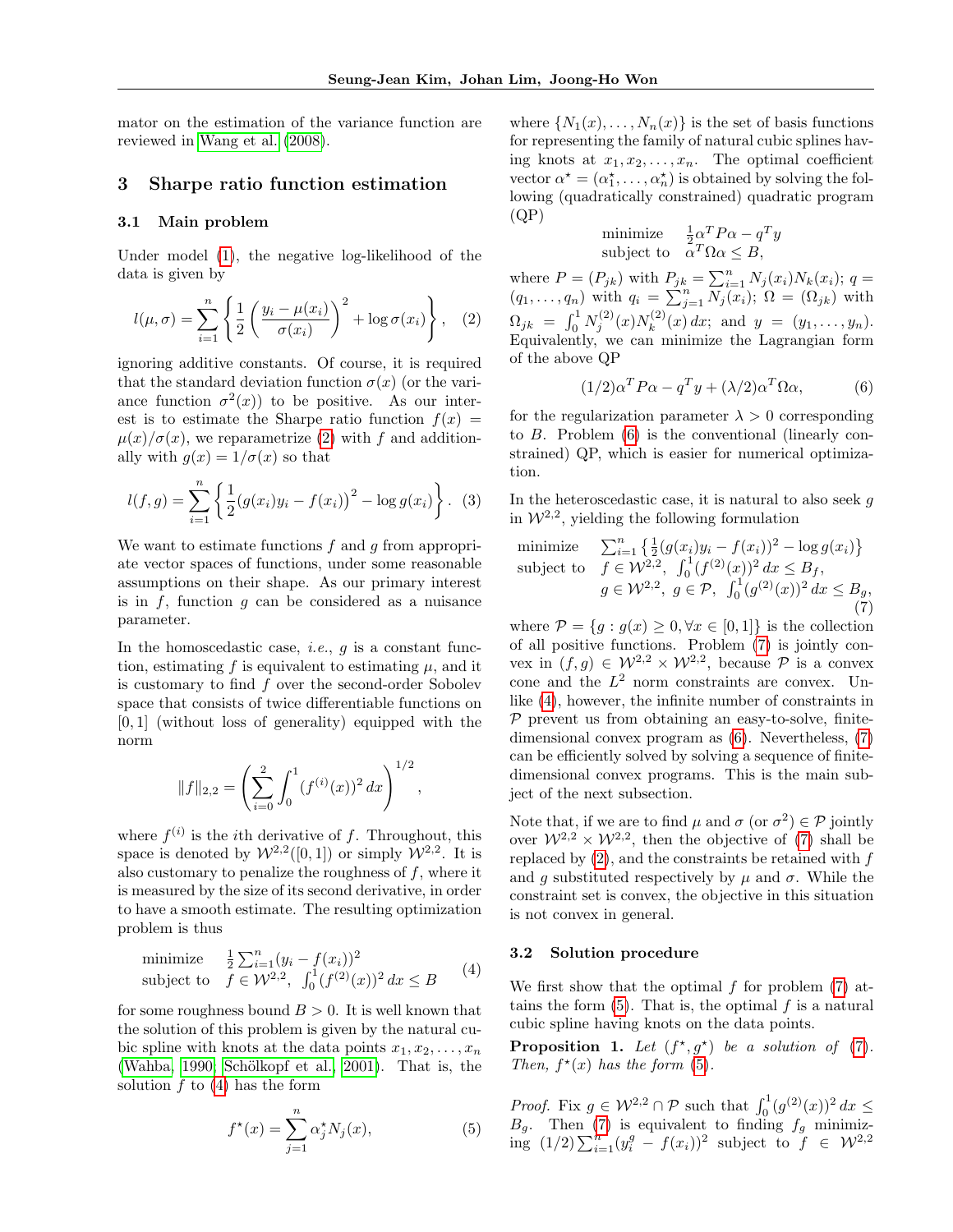and  $\int_0^1 (f^{(2)}(x))^2 dx \leq B_f$ , where  $y_i^g = g(x_i)y_i$ ,  $i =$  $1, \ldots, n$ . This subproblem is precisely the smoothing spline problem [\(4\)](#page-2-2) with "data"  $\{(x_i, y_i^g)\}_{i=1}^n$  and thus the minimizing  $f<sub>g</sub>$  must have the form [\(5\)](#page-2-5). The optimal  $f^*$  is among those  $f_g$  for all g satisfying the constraints. П

If there were no nonnegativity constraint  $q \in \mathcal{P}$ , then the optimal  $g$  could have also been characterized in the same fashion as Proposition [1,](#page-2-6) and [\(7\)](#page-2-4) should have been reduced to a finite-dimensional convex program on the spline coefficients. With  $g \in \mathcal{P}$ , however, no such simple characterization of the optimal  $q$  is available. While [Utreras](#page-9-4) [\(1985\)](#page-9-4) provides an optimality condition for the solution to smoothing splines with nonnegativity, monotonicity, or convexity  $(i.e., (4)$  $(i.e., (4)$  with an additional constraint such as  $f \in \mathcal{P}$ ), no constructive algorithm, especially for the nonnegativity constraint, has yet to be devised. To circumvent this difficulty, one could think of restricting the class of functions, e.g., to a nonnegative combination of nonnegative basis functions or a log-linear parametrization [\(Ramsay, 1998\)](#page-8-13), or starting from the unconstrained solution to [\(7\)](#page-2-4) and adaptively adding local constraints until the desired shape is obtained [\(Turlach, 2005\)](#page-9-5). In any case, the search space is much smaller than the allowed  $\mathcal{W}^{2,2}\cap \mathcal{P}$ .

Here we adopt the method proposed by [Papp and Al](#page-8-14)[izadeh](#page-8-14) [\(2014\)](#page-8-14), which explores the cone  $\mathcal{K} = \mathcal{W}^{2,2} \cap \mathcal{P}$ sequentially by sieves. In other words, we form a sequence of subsets  $\{\mathcal{K}_m\}$  of  $\mathcal{K}$  such that  $\cup_{m=1}^{\infty} \mathcal{K}_m$  is dense in  $K$ . Then for each  $m$ , we solve an approxi-mate version of [\(7\)](#page-2-4) in which K is replaced by  $\mathcal{K}_m$ . We design the sieve  $\{\mathcal{K}_m\}$  so that the tolerated roughness of the functions increases with  $m$  so that an appropriate value of m can be determined by cross-validation. Specifically, we let  $\mathcal{K}_m = \mathcal{S}_m \cap \mathcal{P}$  where  $\mathcal{S}_m$  is the space of cubic splines with  $k_m$  knots at  $t_{m1} < \cdots <$  $t_{mk_m}$ . (Hence  $\mathcal{S}_m$  is finite-dimensional with dimension  $k_m + 4$ .) If the length  $\max_{i=0,\dots,k_m} |t_{m,i+1} - t_{mi}|$  of the longest interval between adjacent knots  $(t_{m0} = 0)$ and  $t_{m,k_m+1} = 1$ ) approaches zero as  $m \to \infty$ , then ∪ $\cup_{m=1}^{\infty}$  S<sub>m</sub> is dense in  $W^{2,2}$  [\(Schumaker, 1981\)](#page-8-15). Consequently,  $\cup_{m=1}^{\infty}$  K<sub>m</sub> is dense in  $W^{2,2} \cap \mathcal{P}$ . With this choice of a sieve (together with Proposition [1\)](#page-2-6) and for each  $\mathcal{K}_m$ , g is restricted to have the form  $g(x) =$  $\beta^T \psi(x)$ , where  $\psi(x) = (\psi^{(0)}(x), \dots, \psi^{(k_m)}(x))^T$ ,  $\beta =$  $(\beta^{(0)}, \ldots, \beta^{(k_m)})^T \in \mathbb{R}^{4k_m}$  with

$$
\psi^{(j)}(x) = \mathbb{I}_{\{t_j \le x \le t_{j+1}\}}(1, \frac{x-t_j}{t_{j+1}-t_j}, \frac{(x-t_j)^2}{(t_{j+1}-t_j)^2}, \frac{(x-t_j)^3}{(t_{j+1}-t_j)^3}),
$$
  

$$
\beta^{(j)} = (\beta_0^{(j)}, \beta_1^{(j)}, \beta_2^{(j)}, \beta_3^{(j)}),
$$

Additional constraints on  $\beta$  to ensure continuity of derivatives

$$
\beta_0^{(j)}+\beta_1^{(j)}+\beta_2^{(j)}+\beta_3^{(j)}=\beta_0^{(j+1)}
$$

<span id="page-3-3"></span>
$$
\beta_1^{(j)} + 2\beta_2^{(j)} + 3\beta_3^{(j)} = \beta_1^{(j+1)}
$$
  

$$
2\beta_2^{(j)} + 6\beta_3^{(j)} = 2\beta_2^{(j+1)}
$$
 (8)

are necessary to be imposed for  $j = 0, \ldots, k_m - 1$ . Then, the approximate version of [\(7\)](#page-2-4) corresponding to each  $\mathcal{K}_m$  is the following convex program:

minimize 
$$
\sum_{i=1}^{n} \left( \frac{1}{2} (\alpha^T a_i - \beta^T b_i)^2 - \log(\beta^T c_i) \right)
$$
  
subject to 
$$
\alpha^T \Omega \alpha \leq B_f,
$$

$$
\beta^T \psi(x) \geq 0, \forall x \in [0, 1],
$$

$$
\sum_{i=1}^{3} \beta_i^{(j)} = \beta_0^{(j+1)}, \ j = 0, \dots, k_m - 1,
$$

<span id="page-3-0"></span>
$$
\overline{l=0}
$$
\n
$$
\sum_{l=1}^{3} l\beta_{l}^{(j)} = \beta_{1}^{(j+1)}, \ j = 0, \dots, k_{m} - 1,
$$
\n
$$
\beta_{2}^{(j)} + 3\beta_{3}^{(j)} = \beta_{2}^{(j+1)}, \ j = 0, \dots, k_{m} - 1,
$$
\n
$$
\|\beta\|_{2} \leq B_{m},
$$

where  $\alpha \in \mathbb{R}^n$  and  $\beta \in \mathbb{R}^{4k_m}$  are the optimization variables;  $a_i = (N_1(x_i), \ldots, N_n(x_i))^T$ ,  $b_i = y_i \psi(x_i)$ , and  $c_i = \psi(x_i)$ . The norm constraint on the last line is due to the equivalence of all norms in a finite-dimensional space. Increasing the bound  $B_m$  slowly with m regularizes the roughness of  $g(x) = \beta^T \psi(x)$ . The third line of [\(9\)](#page-3-0) still involves infinite number of constraints. In the sequel, we describe how these constraints can be represented by a small number of second-order cone constraints on  $\beta$  and auxiliary variables. Thus [\(9\)](#page-3-0) reduces to a finite-dimensional convex program.

#### 3.3 Nonnegative splines

[Papp and Alizadeh](#page-8-14) [\(2014\)](#page-8-14) utilize the fact that a necessary and sufficient condition for a univariate polynomial to be nonnegative over an interval can be expressed as a set of semidefinite constraints. Focusing on cubic splines, this fact can be written:

**Proposition 2** [\(Papp and Alizadeh](#page-8-14) [\(2014\)](#page-8-14)). Let  $p^{(j)}(x) = \sum_{l=0}^{3} \beta_l^{(j)}$  $\binom{j}{l}\left(\frac{x-t_j}{t_{j+1}-}\right)$  $\left(\frac{x-t_j}{t_{j+1}-t_j}\right)^l$ . Then  $p^{(j)}(x) \geq 0$  for all  $x \in [t_j, t_{j+1}]$  if and only if

$$
U^{(j)} = \begin{bmatrix} u_0^{(j)} & u_1^{(j)} \\ u_1^{(j)} & u_2^{(j)} \end{bmatrix}, \ V^{(j)} = \begin{bmatrix} v_0^{(j)} & v_1^{(j)} \\ v_1^{(j)} & v_2^{(j)} \end{bmatrix} \in \mathbb{S}_+^2, \ (10)
$$

where  $\mathbb{S}^d_+$  is the set of symmetric, positive semidefinite matrices in  $\mathbb{R}^{d \times d}$ , and

<span id="page-3-2"></span><span id="page-3-1"></span>
$$
\beta_0^{(j)} = v_0^{(j)}
$$
  
\n
$$
\beta_1^{(j)} = 2v_1^{(j)} + u_0^{(j)} - v_0^{(j)}
$$
  
\n
$$
\beta_2^{(j)} = v_2^{(j)} + 2u_1^{(j)} - 2v_1^{(j)}
$$
  
\n
$$
\beta_3^{(j)} = u_2^{(j)} - v_2^{(j)}.
$$
\n(11)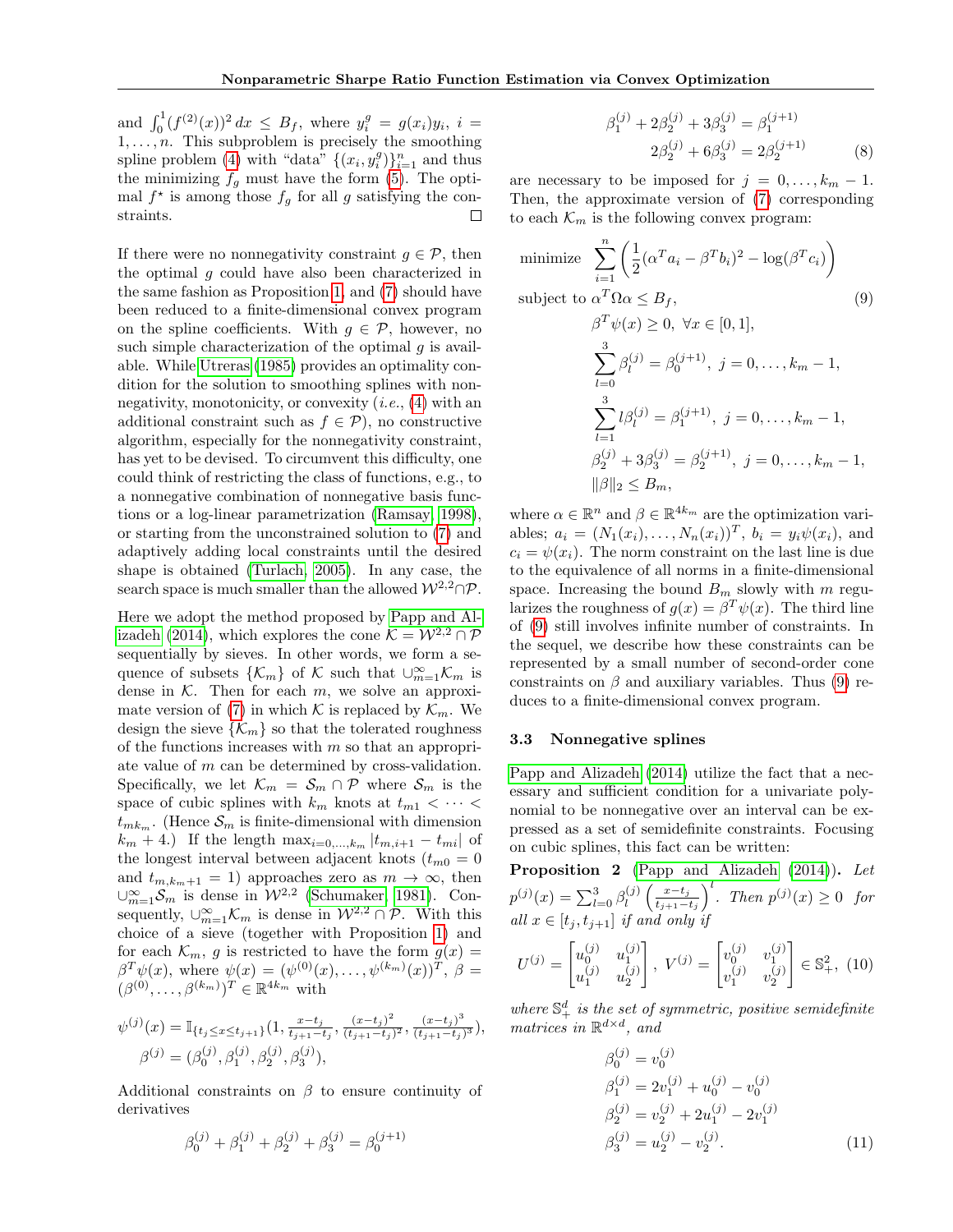It is obvious that  $\beta^T \psi(x) \geq 0$  for all  $x \in [0,1]$  if and only if  $p^{(j)}(x) \ge 0$  for  $x \in [t_j, t_{j+1}], j = 0, ..., k_m$ . Because the  $2 \times 2$  semidefinite constraints [\(10\)](#page-3-1) are equivalent to the second-order cone constraints

$$
|| (u_0^{(j)} - u_2^{(j)}, 2u_1^{(j)})^T ||_2 \le u_0^{(j)} + u_2^{(j)},
$$
  
 
$$
|| (v_0^{(j)} - v_2^{(j)}, 2v_1^{(j)})^T ||_2 \le v_0^{(j)} + v_2^{(j)}
$$
 (12)

(see,  $e.g.,$  [Lobo et al.](#page-8-16) [\(1998\)](#page-8-16)), the third line in [\(9\)](#page-3-0) can be replaced by [\(11\)](#page-3-2) and [\(12\)](#page-4-1), with additional variables  $u^{(j)} = (u_0^{(j)}, u_1^{(j)}, u_2^{(j)})$  and  $v^{(j)} = (v_0^{(j)}, v_1^{(j)}, v_2^{(j)})$ ,  $j = 0, \ldots, k_m$ . Then problem [\(9\)](#page-3-0) can be efficiently solved using existing interior-point solvers. Modern optimization software such as SDPT3 [\(Toh et al., 1999\)](#page-9-6) and Knitro [\(Byrd et al., 2006\)](#page-8-17) can handle secondorder cone constraints (which subsumes linear constraints) with a convex objective.

Alternatively, we may use nonnegative piecewise cubic polynomials that span  $S_m$  and combine them with nonnegative coefficients  $(i.e., conic combina$ tion) to represent  $g(x)$ . In this case, the constraint  $\beta^T \psi(x) \geq 0$  in [\(7\)](#page-2-4) is replaced simply by  $\beta \geq 0$ , with the dimensions of  $\beta$  and  $\psi(x)$ , and the components of  $\psi(x)$  appropriately modified. The continuity constraints [\(8\)](#page-3-3) should also be modified accordingly, while preserving linearity. Possible choices of  $\psi(x) = (\psi^{(0)}(x), \dots, \psi^{(r_m-1)}(x))$  include the cubic B-spline basis  $(r_m = k_m + 4)$ , and the piecewise cubic Bernstein polynomials  $\psi^{(j)}(x) =$  $\mathbb{I}_{\{t_j \leq x \leq t_{j+1}\}}(\psi_0^{(j)}(x), \psi_1^{(j)}(x), \psi_2^{(j)}(x), \psi_3^{(j)}(x)),$  where

$$
\psi_l^{(j)}(x) = \left(\frac{x-t_j}{t_{j+1}-t_j}\right)^l \left(1 - \frac{x-t_j}{t_{j+1}-t_j}\right)^{3-l}, \quad l = 0, \ldots, 3.
$$

 $(r_m = k_m)$ . While the set of functions, say,  $\mathcal{P}_m$  represented by conic combination of these functions is a subset of  $\mathcal{K}_m$ , it can be shown that  $\{\mathcal{P}_m\}$  forms a sieve under an additional assumption on the sequence of knots [\(Papp and Alizadeh, 2014,](#page-8-14) Thorem 1). The key advantage of this approach is that it makes the constraint set in [\(9\)](#page-3-0) polyhedral. If the objective in [\(7\)](#page-2-4) is quadratic, then we need to solve a sequence of QPs, which are in general solved more efficiently than the problems involving the second-order cone constraints [\(12\)](#page-4-1). In our problem, however, the objective also contains non-quadratic convex functions, and we do not see a merit over the formulation in the previous paragraph, which can handle the full  $\mathcal{K}_m$ .

### <span id="page-4-0"></span>4 Simulation results

In this section we carry out extensive simulations to compare our Sharpe ratio estimation method with existing methods of separately estimating mean and variance functions. The focus of this study is estimation accuracy of the Sharpe ratio function, which our

method estimates directly and globally, while the other methods do indirectly via the mean and variance functions. We use two simulated models previously studied in the literature.

<span id="page-4-1"></span>Example 1 We simulated 100 random samples of size  $n = 200$  from the model considered by [Fan and](#page-8-8) [Yao](#page-8-8) [\(1998\)](#page-8-8)

$$
Y_i = a(X_i + 2\exp(-16X_i^2)) + (0.4\exp(-2X_i^2) + 0.2)\varepsilon_i,
$$

where  $X_i \stackrel{\text{iid}}{\sim} \text{Unif}[-2,2]$  and  $\varepsilon_i \stackrel{\text{iid}}{\sim} \mathcal{N}(0,1)$ . Thus the Sharpe ratio function is given by

$$
f(x) = a(x + 2\exp(-16x^{2}))/(0.4\exp(-2x^{2}) + 0.2).
$$

Four different values of  $a = 0.5, 1, 2$ , and 4 were used in the simulation. For each simulated sample, the estimation accuracy of an estimator was evaluated by the mean absolute deviation

$$
\mathcal{E}_{\text{MAD}} = (1/n_{\text{grid}}) \sum_{j=1}^{n_{\text{grid}}} |\hat{f}(x_j) - f(x_j)|,
$$

where  $x_j$ ,  $j = 1, \ldots, n_{grid}$  are uniform grid points on  $(-2, 2)$  with  $n_{grid} = 99$ . We compared our estimator with a residual-based one [\(Fan and Yao, 1998\)](#page-8-8) and a difference-based one [\(Brown and Levine, 2007,](#page-8-10)  $r = 1$ ). For the former,  $\hat{f}$  was estimated by solving [\(7\)](#page-2-4) with the regularization parameters chosen by a leave-one-out cross-validation over a grid of parameters. For the latter two,  $\hat{f}$  was determined by  $\hat{f}(x) = \hat{\mu}(x)/(\hat{\sigma}^2(x))^{1/2}$ , where  $\hat{\mu}$  and  $\hat{\sigma}^2$  were estimated separately using local polynomial fitting with the Epanechnikov kernel, where the bandwidth was selected by the method of [Fan and Gijbels](#page-8-7) [\(1996\)](#page-8-7). We used CVX [\(Grant and](#page-8-18) [Boyd, 2014\)](#page-8-18) with SDPT3 as the backend to solve [\(9\)](#page-3-0) and R package locpol for the other two methods. The results are summarized in Fig. [1,](#page-5-1) in which the boxplots of  $\mathcal{E}_{\text{MAD}}$  are presented for each value of the four as. (The corresponding numbers are in the supplement.) The proposed method tends to have smallest median absolute deviation for all the scenarios considered. The residual-based method comes the next, with a larger average and dispersion but some overlap; the difference-based method follows with some margin. We remark that there were some discarded values (NaNs) in computing  $\mathcal{E}_{\text{MAD}}$  for the residual- and difference-based methods; see the next paragraph for the details.

An investigation into the case  $a = 0.5$  gives a further insight into our estimation method. (The situation is similar in other cases as well.) In Fig. [2,](#page-6-0) we plot the estimated Sharpe ratio function  $\hat{f}(x)$  and variance function  $\widehat{\sigma^2}(x)$  together with the true functions  $f(x)$  and  $\sigma^2(x)$ . Note the lesser variability of the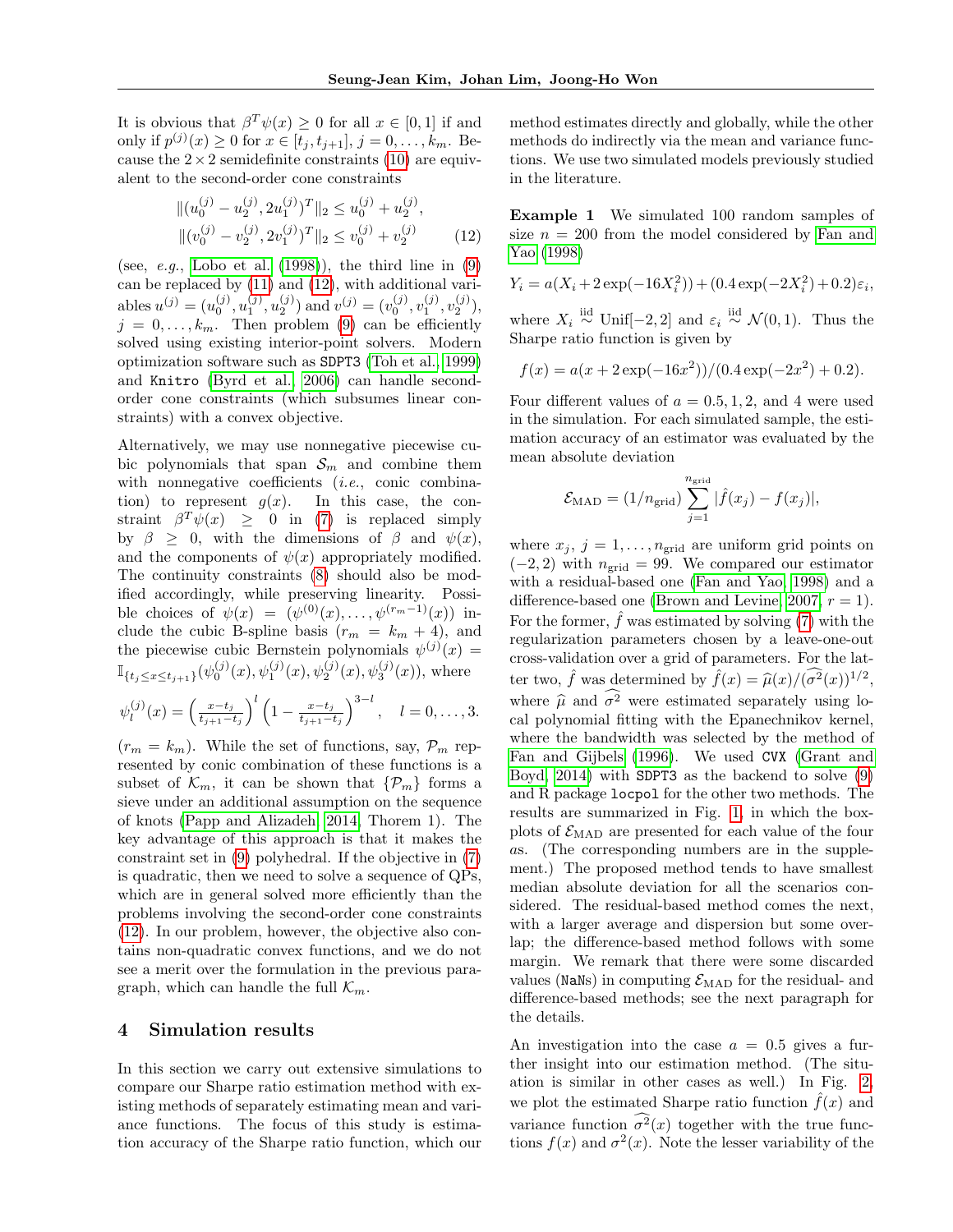estimated Sharpe ratio functions  $\hat{f}$  (dotted gray) of the proposed method compared to the others. Highlighted for the residual- and difference-based methods are an estimated variance function  $\widehat{\sigma^2}$  that has negative values and the corresponding  $\hat{f}$ . Both the residualand difference-based methods occasionally had negative variance estimates, particularly at xs close to the boundary: the difference-based method had nine out of 100 samples with negative variance estimates, while the residual-based method had one. In these cases, NaNs were generated in computing  $f(x)$  for xs with negative variances. The unstable estimates of the variance function are one reason that these two methods have a large average and dispersion of  $\mathcal{E}_{\text{MAD}}$  in estimating  $f(x) = \mu(x)/\sigma(x)$ . This phenomenon is due to the fact that these methods estimate  $\sigma^2(x)$  by local polynomial regression, where the nonnegativity constraint is difficult to be imposed. As the estimation of  $f(x)$  is indirectly done using the estimated mean and variance functions with these methods, a negative value in the variance function may cause an undefined behavior in the estimation of the Sharpe ratio function. (Local *constant* regression does not suffer this drawback, with less satisfactory theoretical properties; see [Xu and Phillips](#page-9-7) [\(2011\)](#page-9-7).) On the contrary, in our joint estimation approach  $\hat{f}$  is estimated directly, and the nonnegativity constraint in [\(7\)](#page-2-4) ensures that  $\widehat{\sigma}^2(x) = 1/(\widehat{g}(x))^2$  is positive (there was no exact zeros). While the variance function is estimated indirectly in this case, Fig. [2](#page-6-0) demonstrates a quite acceptable estimation result.

Example 2 We simulated 100 random samples of size  $n = 200$  from the model considered by [Wang et al.](#page-9-3) [\(2008\)](#page-9-3)

$$
Y_i = (3/4)\sin(b\pi X_i) + ((X_i - 1/2)^2 + 1/2)^{1/2}\varepsilon_i,
$$

where  $X_i \stackrel{\text{iid}}{\sim} \text{Unif}[0,1]$  and  $\varepsilon_i \stackrel{\text{iid}}{\sim} \mathcal{N}(0,1)$ . Thus the Sharpe ratio function is given by

$$
f(x) = (3/4)\sin(b\pi x)/\sqrt{(x-1/2)^2+1/2}.
$$

Four different values of  $b = 0, 10, 20,$  and 40 were used in the simulation. For each simulated sample, the estimation accuracy of estimator was evaluated by the mean absolute deviation as above. We compared our estimator with a residual-based [\(Fan and](#page-8-8) [Yao, 1998\)](#page-8-8) and a difference-based ones [\(Brown and](#page-8-10) [Levine, 2007\)](#page-8-10) in the same manner as Example 1. The results are summarized in Fig. [3,](#page-6-1) in which the boxplots of  $\mathcal{E}_{\text{MAD}}$  are presented for each value of the four bs. (The corresponding numbers are in the supplement.) Our joint optimization method performs significantly better than the others for  $b = 10, 20, \text{ and } 40$ . For  $b = 0$ , even though the accuracy of our method is



<span id="page-5-1"></span> $\text{method} \implies \text{proposed} \implies \text{residual} \implies \text{difference}$ 

Figure 1: Boxplots of the mean absolute deviation  $\mathcal{E}_{\text{MAD}}$  from the estimation of the Sharpe ratio function  $f(x) = a(X_i + 2 \exp(-16X_i^2))/(0.4 \exp(-2X_i^2) + 0.2)$ in Example 1.

markedly worse, the range between the first and third quartiles of the  $\mathcal{E}_{MAD}$  overlaps with those of the other two methods. Also the median MAD values are quite small (between 0.05 and 0.1) for all the three methods. Thus the performance does not deteriorate as it might appear at first glance. The reason for this relatively worse performance is likely that the cubic B-spline basis does not contain a constant function, thus requires a precise linear combination to represent a perfectly flat function. Unlike Example 1, the difference-based method exhibits a better or comparable performance than the residual-based method. This is due to that the former is known to perform well when the true curve is close to non-smooth [\(Wang et al., 2008\)](#page-9-3).

### <span id="page-5-0"></span>5 Term structure modeling

In this section, we apply the proposed estimation method to interest rate modeling. The analyzed dataset consists of 1735 weekly observations of the yields of the three-month US Treasury Bill from the secondary market rates, taken from January 5, 1962 to March 31, 1995. These time series data are presented in the left panel of Fig. [4.](#page-7-1) The data have been analyzed by various authors, e.g., [Andersen and Lund](#page-8-19) [\(1997\)](#page-8-19), [Gallant and Tauchen](#page-8-20) [\(1997\)](#page-8-20), and [Fan and Yao](#page-8-8) [\(1998\)](#page-8-8). Following [Andersen and Lund](#page-8-19) [\(1997\)](#page-8-19) and [Fan](#page-8-8) [and Yao](#page-8-8) [\(1998\)](#page-8-8), we first fitted a fifth-order autoregressive model to the time series, denoted by  $z_t$ , and regressed the residuals, denoted by  $y_t$ , against  $x_t \equiv z_{t-1}$ .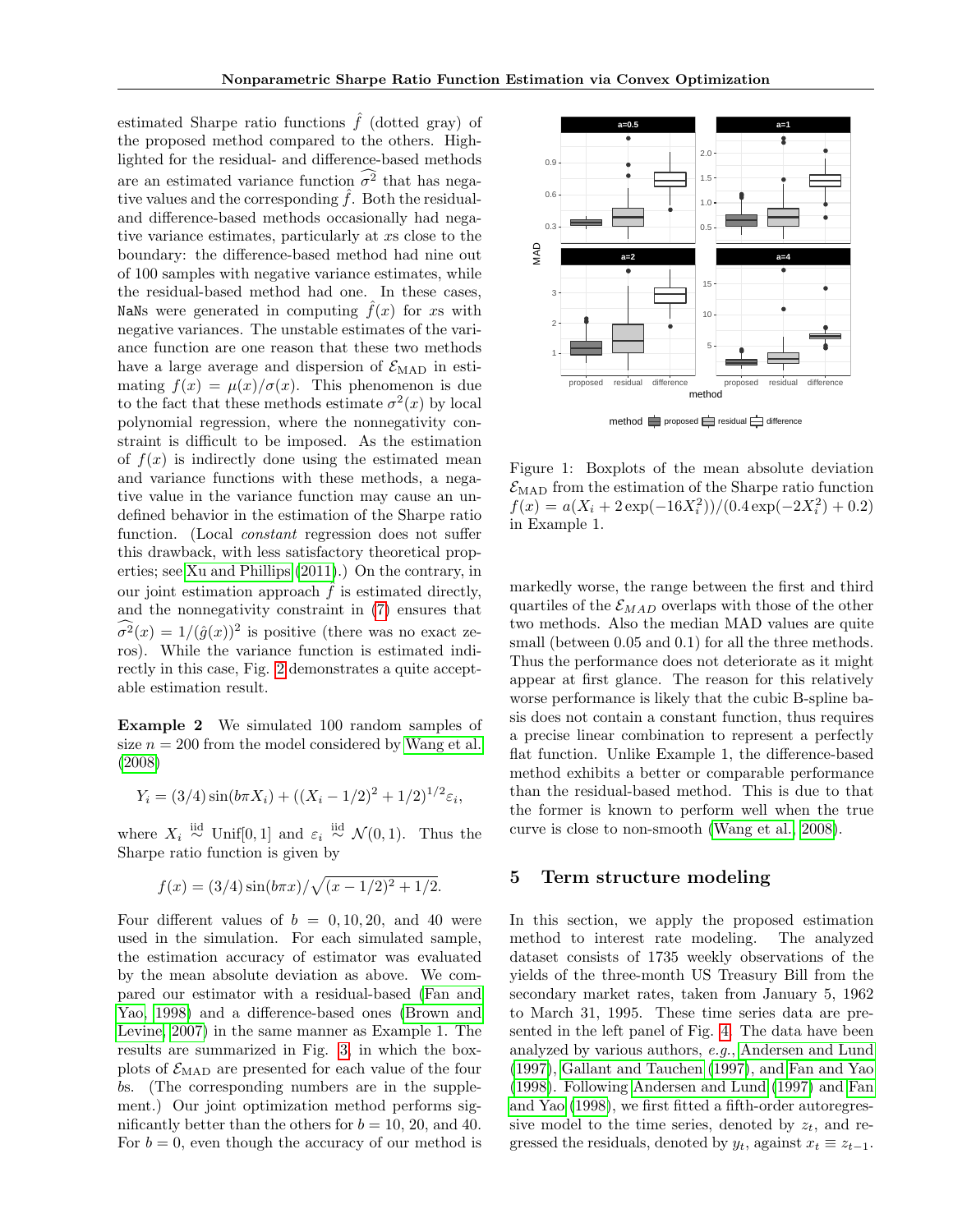

<span id="page-6-0"></span>Figure 2: Simulation results for the estimation methods in Example 1 ( $a = 0.5$ ). Top: residual-based method. Middle: difference-based method. Bottom: proposed method. Left: estimated regression curves (dotted gray) of the Sharp ratio function  $f(x)$  (solid thick, blue curve). Right: estimated regression curves (dotted gray) of the variance function  $\sigma^2(x)$  (solid thick, blue curve). An estimated variance function with a negative value is highlighted in the right, and so is the corresponding Sharpe ratio function (dashed thick, magenta curves) in the left.

The residuals are plotted against the yields  $x_t$  in the right panel of Fig. [4.](#page-7-1) The fitted AR(5) model coefficients are (1.3252, −0.2800, −0.0263, 0.0276, −0.0472), thus the model that we estimate is

$$
x_{t+1} - 1.3252x_t + 0.2800x_{t-1} + 0.0263x_{t-2}
$$
  
- 0.0276x<sub>t-3</sub> + 0.0472x<sub>t-4</sub> =  $y_t = \tilde{\mu}(x_t) + \tilde{\sigma}(x_t)\varepsilon_t$ ,

in which we assume  $\varepsilon_t \stackrel{iid}{\sim} \mathcal{N}(0, 1)$ .

The above equation can be considered as a discretetime approximation to the continuous-time diffusion process model

$$
dX_t = \mu(X_t)dt + \sigma(X_t)dW_t, \qquad (13)
$$

where  $\mu$  is the drift function,  $\sigma$  is the diffusion function, and  $W_t$  is the standard Brownian motion, which has



<span id="page-6-1"></span>Figure 3: Boxplots of the mean absolute deviation  $\mathcal{E}_{\text{MAD}}$  from the estimation of the Sharpe ratio function  $f(x) = \frac{3}{4} \sin(b\pi x) / \sqrt{(x - 1/2)^2 + 1/2}$  in Example 2.

been widely used to model the stochastic behavior of economic variables, such as interest rates, exchange rates, and stock prices; see, e.g., [Andersen and Lund](#page-8-19) [\(1997\)](#page-8-19). In this case,  $\mu$  represents the instantaneous expected rate of return, and  $\sigma$  the volatility.

We are particularly interested in nonparametric estimation of the Sharpe ratio function  $f(x) = \mu(x)/\sigma(x)$ directly by solving [\(7\)](#page-2-4). As Examples 1 and 2, we compare the results with those using a residual-based method [\(Fan and Yao, 1998\)](#page-8-8) and a difference-based one [\(Brown and Levine, 2007,](#page-8-10)  $r = 1$ ). Shown in Fig. [5](#page-7-2) are the estimated Sharpe ratio functions (left column, thick blue curves) and the squared volatility, or conditional variance functions (right column, thick blue curves), together with the 95% two-sided pointwise confidence band obtained by using the regression bootstrap (dotted curves). These functions are scaled versions of  $\mu(x)/\sigma(x)$  and  $\sigma^2(x)$  in [\(13\)](#page-6-2). It appears that the proposed method captures the well-known low price effect of the Sharpe ratio [\(Gilbertson et al., 1982;](#page-8-21) [Branch and Chang, 1990\)](#page-8-22), that low-priced assets outperform high-priced ones, more accurately than the others. Specifically, only the estimate by the proposed method shows that the Sharpe ratio function  $f(x)$  increases as the price  $x$  gets close to 0, whereas the those by the other two methods are flat around  $x = 0$ . The estimated  $\hat{f}(x)$  also suggests some resemblance to the famous Cox-Ingersoll-Ross model [\(Cox et al., 1985\)](#page-8-23) for interest rate term structure, whose Sharpe ratio function has the form  $f(x) = ax^{-1/2} + bx^{1/2}$ .

<span id="page-6-2"></span>Recall that for the proposed method  $f(x)$  is estimated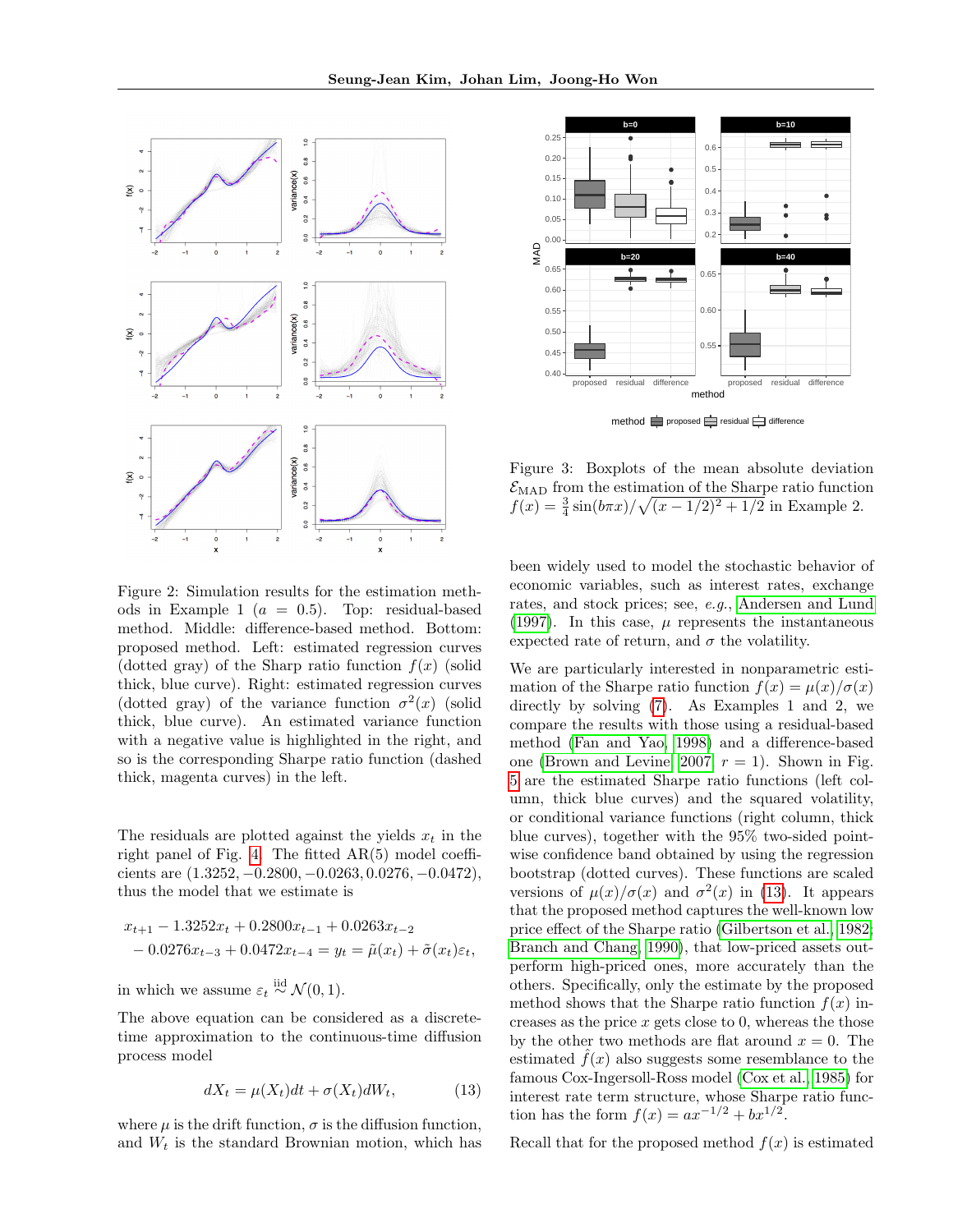

<span id="page-7-1"></span>Figure 4: 3-month US Treasury Bill data. Left: time series plot of the yields  $(z_t)$ . Right: scatter plot of residuals after an AR(5) model fit  $(y_t)$  vs  $x_t = z_{t-1}$ .

directly, while for the other methods,  $\sigma^2(x)$  is estimated directly. As observed in Example 1, the two existing methods compared may result in negative variance, as indicated by the bootstrap confidence bands in the right panels of Fig. [5,](#page-7-2) yielding NaNs in some values of estimated  $f(x)$  (discarded in the computation of the confidence interval).



<span id="page-7-2"></span>Figure 5: Estimation of the Sharpe ratio function from the 3-month US Treasury Bill data. Top: residualbased method. Middle: difference-based method. Bottom: proposed method. Left: estimated regression curve of the Sharp ratio function  $f(x)$  (solid blue curve). Right: estimated regression curve of the variance function  $\sigma^2(x)$  (solid blue curve).

# <span id="page-7-0"></span>6 Conclusions

We have described a method for estimating the Sharpe ratio function in heteroscedastic regression model [\(1\)](#page-0-0) using a scale-separating "reparametrization." The resulting maximum likelihood estimation problem is convex in an appropriate function space; we have devised a method that solves this problem efficiently by using splines. The simulation results show that this method is suitable in estimating the Sharpe ratio function directly, rather than indirectly by combining separate estimates of the mean and variance functions. The results from the interest rate data analysis suggest that it is possible to apply our nonparametric technique to identify the underlying stochastic process in terms of the Sharpe ratio, capturing well-known empirical evidences.

A variety of extensions of the estimation method described in this paper can be considered. First, our method can be immediately extended to non-Gaussian cases  $(i.e., z_i \text{ in } (1) \text{ are iid but not Gaussian})$  $(i.e., z_i \text{ in } (1) \text{ are iid but not Gaussian})$  $(i.e., z_i \text{ in } (1) \text{ are iid but not Gaussian})$  as long as the employed loss function is jointly convex in  $f$ and  $g$ ; squared loss of the standardized error (*i.e.*, [\(3\)](#page-2-7) without the logarithm terms) and the Huber loss are two such examples. For the squared standardized error loss, in particular, the alternative method using nonnegative combinations of nonnegative polynomials of Section [3](#page-2-0) has a computational advantage, as the problem reduces to a sequence of QPs. Second, we can easily add shape constraints such as monotonicity and convexity. For example, if we believe that the diffusion function is monotonically increasing, a constraint  $g^{(1)}(x) \leq 0$  can be included; this constraint is linear for each  $\mathcal{S}_m$ . Indeed, shape-constrained function estimation is gaining interest in the statistics and machine learning communities as a way to bridge statistical estimation and deterministic optimization [\(Hannah and](#page-8-24) [Dunson, 2013;](#page-8-24) Balázs, 2016; [Mazumder et al., 2017;](#page-8-26) [Guntuboyina and Sen, 2017\)](#page-8-27). Third, in the above model,  $x_i$  could be multivariate. In this case, we can change the search space in [\(7\)](#page-2-4) to a product space of reproducing kernel Hilbert spaces and replace the  $L_2$ norms by appropriate ones. Proposition [1](#page-2-6) should still hold by the representer theorem, while the nonnegativity constraint remains a subject of future research.

We hope that this paper spurs interest in shapeconstrained estimation and related theoretical issues.

#### Acknowledgements

This work was supported by the National Research Foundation of Korea (NRF) grant funded by the Korea government (MSIT) (No. NRF-2014R1A4A1007895 and NRF-2017R1A2B2012264).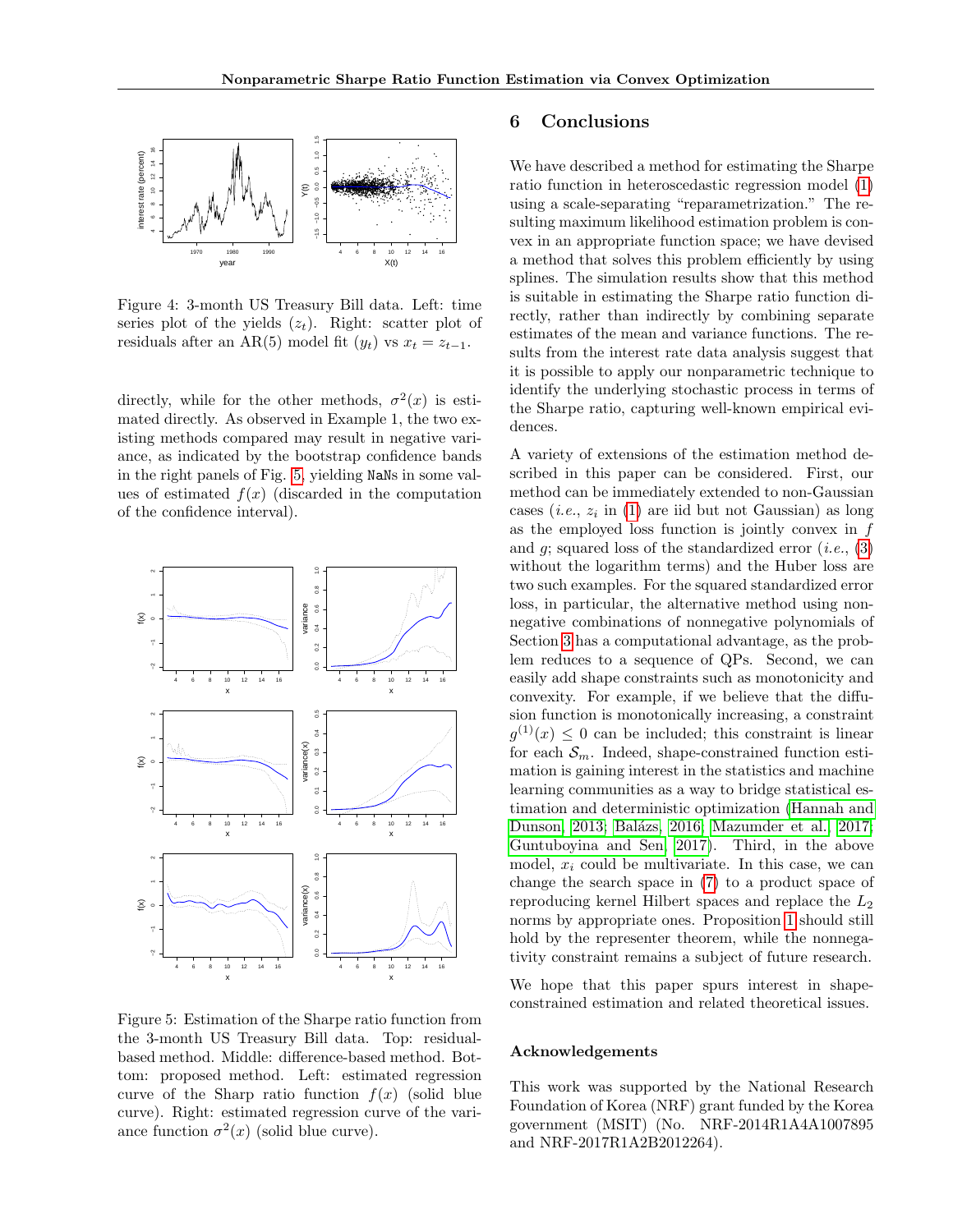# References

- <span id="page-8-19"></span>Andersen, T. and J. Lund (1997). Estimating continuous-time stochastic volatility models of the short-term interest rate. Journal of Econometrics 77, 343–377.
- <span id="page-8-25"></span>Balázs, G. (2016). Convex Regression: Theory, Practice, and Applications. Ph. D. thesis, University of Alberta.
- <span id="page-8-22"></span>Branch, B. and K. Chang (1990). Low price stocks and the January effect. Quarterly Journal of Business and Economics, 90–118.
- <span id="page-8-10"></span>Brown, L. D. and M. Levine (2007). Variance estimation in nonparametric regression via the difference sequence method. The Annals of Statistics  $35(5)$ , 2219–2232.
- <span id="page-8-17"></span>Byrd, R. H., J. Nocedal, and R. A. Waltz (2006). Knitro: An integrated package for nonlinear optimization. In Large-scale nonlinear optimization, pp. 35– 59. Springer.
- <span id="page-8-6"></span>Cai, T. and L. Wang (2008). Adaptive variance function estimation in heteroscedastic nonparametric regression. The Annals of Statistics 36 (5), 2025–2054.
- <span id="page-8-23"></span>Cox, J. C., J. E. Ingersoll Jr, and S. A. Ross (1985). A theory of the term structure of interest rates. Econometrica, 385–407.
- <span id="page-8-11"></span>Dai, W., Y. Ma, T. Tong, and L. Zhu (2015). Difference-based variance estimation in nonparametric regression with repeated measurement data. Journal of Statistical Planning and Inference 163, 1–20.
- <span id="page-8-7"></span>Fan, J. and I. Gijbels (1996). Local Polynomial Modeling and its Applications. London: Chapman and Hall.
- <span id="page-8-8"></span>Fan, J. and Q. Yao (1998). Efficient estimation of conditional variance functions in stochastic regression. Biometrika 85, 645–660.
- <span id="page-8-20"></span>Gallant, A. R. and G. Tauchen (1997). Estimation of continuous-time models for stock returns and interest rates. Macroeconomic Dynamics 1 (01), 135–168.
- <span id="page-8-21"></span>Gilbertson, R., J. Affleck-Graves, and A. Money (1982). Trading in low priced shares: An empirical investigation 1968–1979. Investment Analysts Journal 11 (19), 21–29.
- <span id="page-8-18"></span>Grant, M. and S. Boyd (2014, March). CVX: Matlab software for disciplined convex programming, version 2.1. <http://cvxr.com/cvx>.
- <span id="page-8-27"></span>Guntuboyina, A. and B. Sen (2017). Nonparametric shape-restricted regression. arXiv preprint arXiv:1709.05707 .
- <span id="page-8-5"></span>Hall, P. and R. Carroll (1989). Variance function estimation in regression: the effect of estimating the

mean. Journal of the Royal Statistical Society: Series B (Methodological)  $51(1)$ , 3-14.

- <span id="page-8-24"></span>Hannah, L. A. and D. B. Dunson (2013). Multivariate convex regression with adaptive partitioning. The Journal of Machine Learning Research 14 (1), 3261– 3294.
- <span id="page-8-4"></span>Härdle, W. and A. Tsybakov (1997). Local polynomial estimators of the volatility function in nonparametric autoregression. Journal of Econometrics 81, 223–242.
- <span id="page-8-1"></span>Leung, T., Q. Song, and J. Yang (2013). Outperformance portfolio optimization via the equivalence of pure and randomized hypothesis testing. Finance and Stochastics  $17(4)$ , 839–870.
- <span id="page-8-9"></span>Liu, A., T. Tong, and Y. Wang (2007). Smoothing spline estimation of variance functions. Journal of Computational and Graphical Statistics 16 (2), 312– 329.
- <span id="page-8-0"></span>Lo, A. W. (2002). The statistics of Sharpe ratios. Financial Analysts Journal 58 (4), 36–52.
- <span id="page-8-16"></span>Lobo, M. S., L. Vandenberghe, S. Boyd, and H. Lebret (1998). Applications of second-order cone programming. Linear algebra and its applications  $284(1)$ , 193–228.
- <span id="page-8-3"></span>Maio, P. and P. Santa-Clara (2012). Multifactor models and their consistency with the ICAPM. Journal of Financial Economics  $106(3)$ , 586–613.
- <span id="page-8-26"></span>Mazumder, R., A. Choudhury, G. Iyengar, and B. Sen  $(2017+)$ . A computational framework for multivariate convex regression and its variants. Journal of the American Statistical Association (to appear).
- <span id="page-8-14"></span>Papp, D. and F. Alizadeh (2014). Shape-constrained estimation using nonnegative splines. Journal of Computational and Graphical Statistics 23 (1), 211– 231.
- <span id="page-8-13"></span>Ramsay, J. O. (1998). Estimating smooth monotone functions. Journal of the Royal Statistical Society: Series B (Statistical Methodology)  $60(2)$ , 365-375.
- <span id="page-8-12"></span>Schölkopf, B., R. Herbrich, and A. J. Smola (2001). A generalized representer theorem. In D. Helmbold and B. Williamson (Eds.), Computational Learning Theory: 14th Annual Conference on Computational Learning Theory, COLT 2001 and 5th European Conference on Computational Learning Theory, EuroCOLT 2001 Amsterdam, The Netherlands, July 16–19, 2001 Proceedings, pp. 416–426. Springer.
- <span id="page-8-15"></span>Schumaker, L. (1981). Spline functions: basic theory. Cambridge University Press.
- <span id="page-8-2"></span>Tang, Y. and R. F. Whitelaw (2011). Time-varying Sharpe ratios and market timing. Quarterly Journal of Finance 1 (03), 465–493.